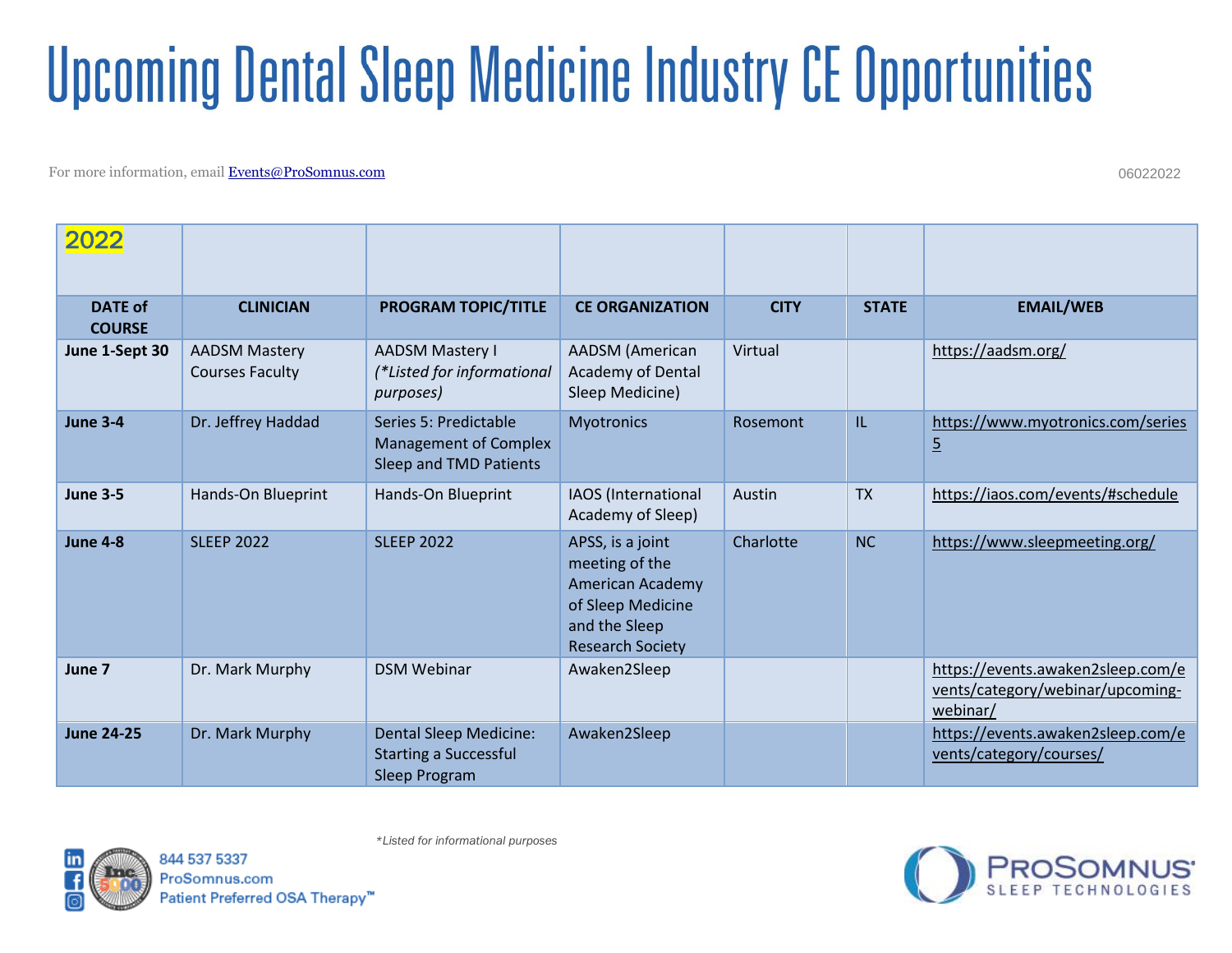### For more information, email [Events@ProSomnus.com](file:///C:/Users/hwhalen/Documents/M-drive/Clinical%20Education/Schedules/Master%20Schedule/Events@ProSomnus.com)

06022022

| <b>July 22-23</b> | Sleep and Wellness<br>Conference 2022                                                          | Sleep and Wellness<br>Conference 2022                                                   | American Sleep and<br><b>Breathing Academy</b><br>(ASBA)                                                                                       | Scottsdale    | <b>AZ</b> | https://sleep-conference.com/                 |
|-------------------|------------------------------------------------------------------------------------------------|-----------------------------------------------------------------------------------------|------------------------------------------------------------------------------------------------------------------------------------------------|---------------|-----------|-----------------------------------------------|
| <b>July 29-30</b> | Dr. Michael Gelb, Dr.<br>Steve Lamberg, & Rose<br>Nierman                                      | 2022 Dental Sleep<br><b>Medicine Mini-Residency</b>                                     | <b>Nierman Practice</b><br>Management                                                                                                          | Tequesta      | FL.       | https://niermanpm.com/                        |
| <b>Aug 5-7</b>    | Hands-On Blueprint                                                                             | Hands-On Blueprint                                                                      | IAOS (International<br>Academy of Sleep)                                                                                                       | Austin        | <b>TX</b> | https://iaos.com/events/#schedule             |
| Aug 18-20         | ProSleep 2022 Users<br>Conference                                                              | ProSleep 2022 Users<br>Conference                                                       | <b>ProSomnus Sleep</b><br><b>Technologies</b>                                                                                                  | San Francisco | CA        | https://prosomnus.com/                        |
| <b>Sept 8-10</b>  | <b>CDA North</b>                                                                               | <b>CDA North</b>                                                                        | CDA (California<br>Dental Association)                                                                                                         | San Francisco | CA        | https://www.cds.org/                          |
| <b>Sept 9-10</b>  | The RETREAT Wasted<br>Days & Sleepless Nights                                                  | The RETREAT Wasted<br>Days & Sleepless Nights                                           | 21st Century Sleep<br><b>Seminars</b>                                                                                                          | Plano         | <b>TX</b> | https://www.21stcenturysleepsemi<br>nars.com/ |
| Sept 15-18        | <b>Collaboration Cures</b><br>2022                                                             | <b>Collaboration Cures 2022</b>                                                         | <b>AAPMD</b> (American<br>Academy of<br>Physiological<br>Medicine &<br>Dentistry) & AAOSH<br>(American Academy<br>for Oral Systemic<br>Health) | Phoenix       | <b>AZ</b> | https://www.aapmd.org/                        |
| <b>Sept 27-30</b> | SLEEP Europe 2022 -<br>The 26th Conference of<br>the European Sleep<br><b>Research Society</b> | SLEEP Europe 2022 - The<br>26th Conference of the<br>European Sleep Research<br>Society | European Sleep<br><b>Research Society</b>                                                                                                      | <b>Athens</b> | Greece    | https://esrs.eu/sleep-congress/               |



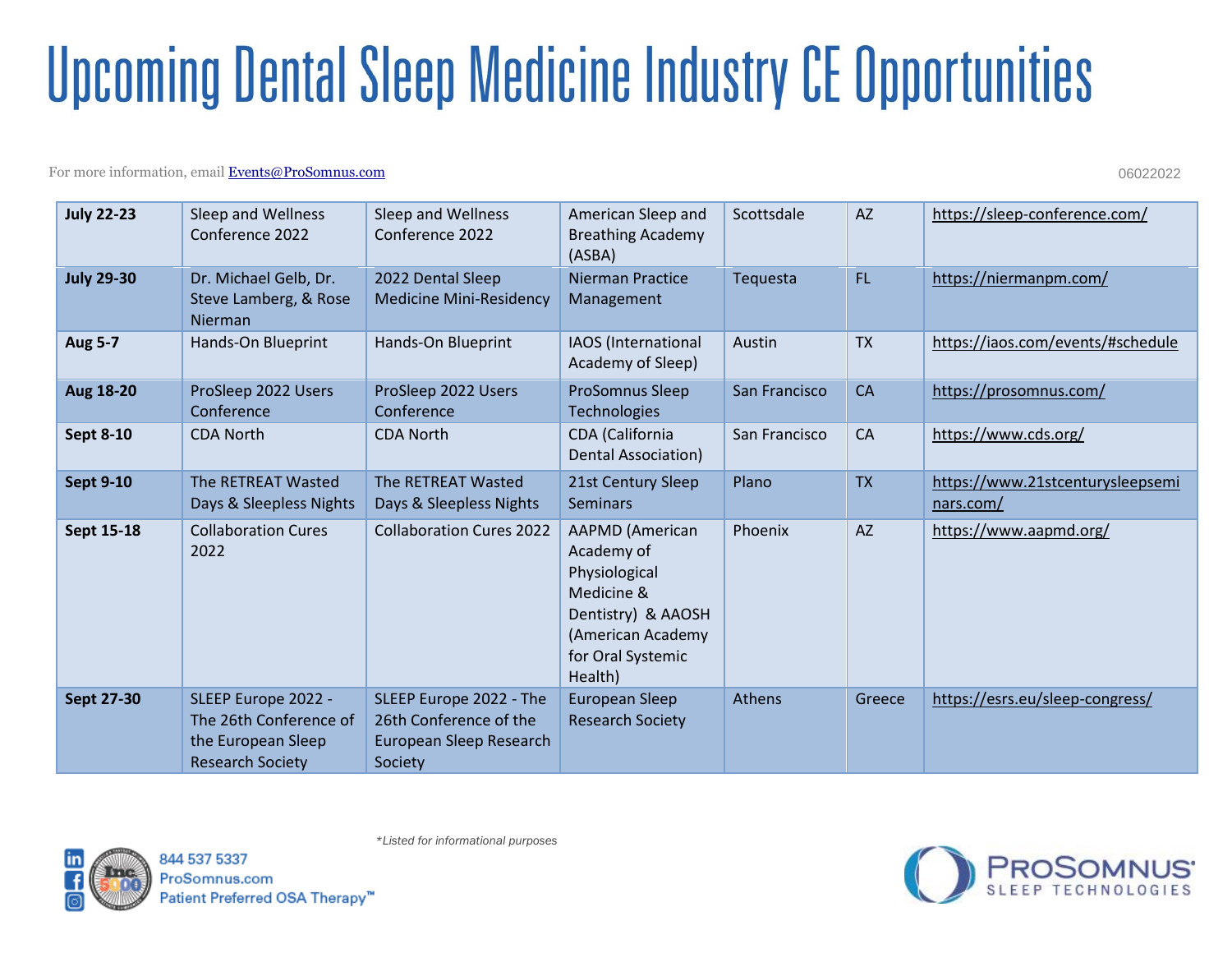### For more information, email [Events@ProSomnus.com](file:///C:/Users/hwhalen/Documents/M-drive/Clinical%20Education/Schedules/Master%20Schedule/Events@ProSomnus.com)

06022022

| <b>Sept 30-Oct 1</b> | Dr. Michael Gelb, Dr.<br>Steve Lamberg, & Rose<br>Nierman                   | 2022 Dental Sleep<br><b>Medicine Mini-Residency</b>                       | Nierman Practice<br>Management                                                                          | Tequesta    | <b>FL</b>      | https://niermanpm.com/   |
|----------------------|-----------------------------------------------------------------------------|---------------------------------------------------------------------------|---------------------------------------------------------------------------------------------------------|-------------|----------------|--------------------------|
| <b>Oct 13</b>        | EADSM/SIMSO<br>Congress 2022                                                | <b>EADSM/SIMSO Congress</b><br>2022                                       | European Academy<br>of Dental Sleep<br>Medicine                                                         | Florence    | Italy          | https://eadsm.eu/        |
| Oct 13-15            | 32nd Annual<br><b>Bernard Jankelson</b><br><b>Memorial Lecture</b><br>Forum | 32nd Annual<br><b>Bernard Jankelson</b><br><b>Memorial Lecture Forum</b>  | <b>ICCMO</b><br>(The International<br>College<br>of Cranio<br>Mandibular<br>Orthopedics)                | Louisville  | <b>KY</b>      | https://iccmo.org/       |
| Oct 13-17            | ADA 2022 - American<br><b>Dental Association</b><br><b>Annual Meeting</b>   | ADA 2022 - American<br><b>Dental Association</b><br><b>Annual Meeting</b> | <b>ADA</b> (American<br><b>Dental Association)</b>                                                      | Houston     | <b>TX</b>      | https://www.ada.org/     |
| <b>Oct 21</b>        | <b>iBEDSSMA Symposium</b><br>2022                                           | iBEDSSMA Symposium<br>2022                                                | Interdisciplinary<br>Belgian Dental &<br><b>Surgical Sleep</b><br><b>Medicine Academy</b><br>(iBEDSSMA) | Genval      | <b>Belgium</b> | https://ibedssma.be/     |
| <b>Oct 27-28</b>     | <b>Mid-Continent Dental</b><br>Congress                                     | <b>Mid-Continent Dental</b><br>Congress                                   | Mid-Continent<br><b>Dental Congress</b>                                                                 | St. Louis   | <b>MO</b>      | https://www.mcdcstl.org/ |
| Oct 28-29            | Dr. Rick Soordhar, Dr.<br>Michael Hansen, and<br>Dr. Mark Murphy            | 2022 Annual<br><b>International Dental</b><br>Congress                    | <b>Clinical Foundation</b><br>for Orthopedics &<br>Orthodontics (CFOO)                                  | Gainesville | <b>TX</b>      | vicky@cfoo.com           |
| <b>Nov 4-5</b>       | Dr. Michael Gelb, Dr.<br>Steve Lamberg, & Rose<br>Nierman                   | 2022 Dental Sleep<br><b>Medicine Mini-Residency</b>                       | <b>Nierman Practice</b><br>Management                                                                   | Tequesta    | <b>FL</b>      | https://niermanpm.com/   |